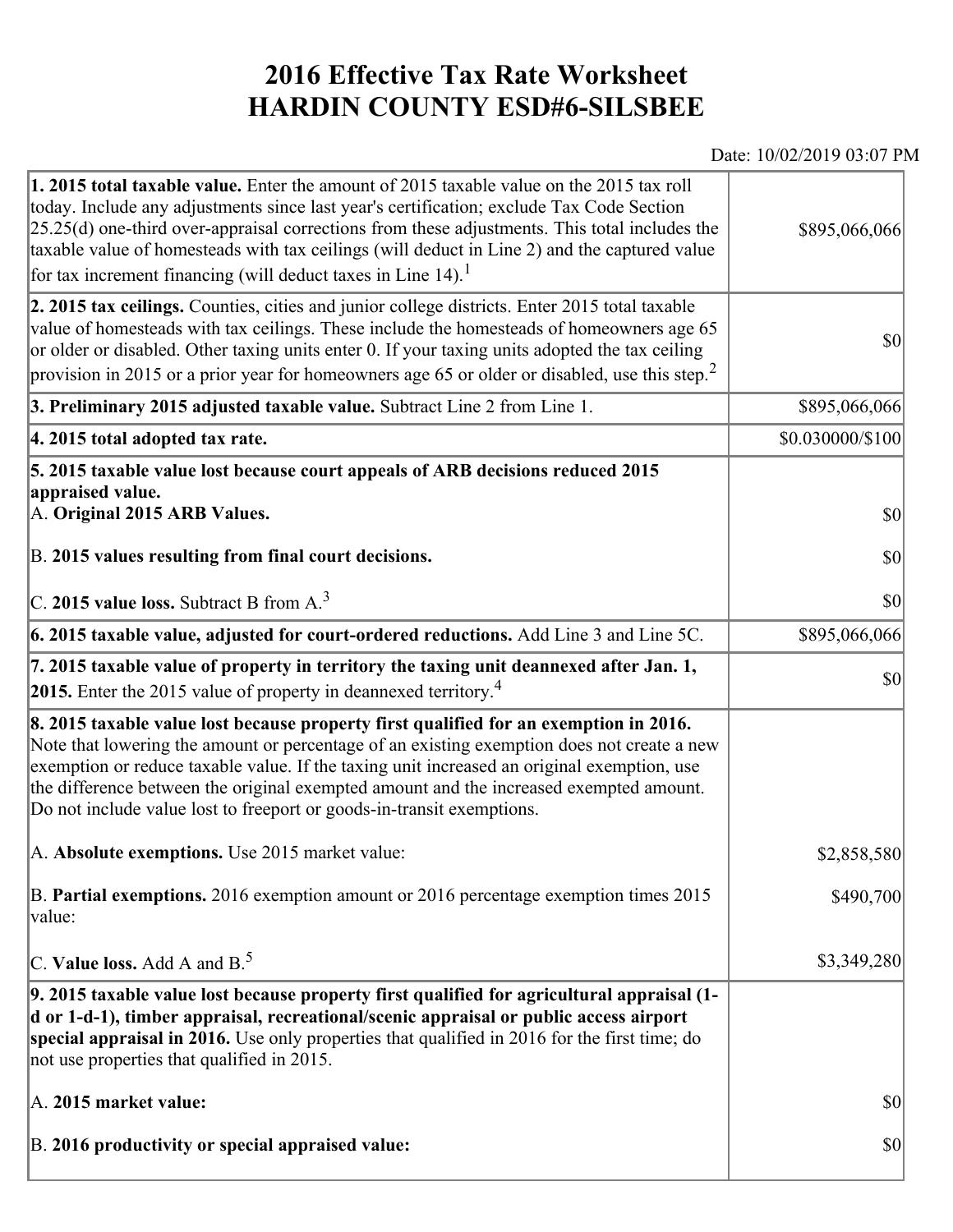| C. Value loss. Subtract B from $A6$                                                                                                                                                                                                                                                                                                                                                                                                                                                                                                                                                                                                                                                                                      | $ 10\rangle$  |
|--------------------------------------------------------------------------------------------------------------------------------------------------------------------------------------------------------------------------------------------------------------------------------------------------------------------------------------------------------------------------------------------------------------------------------------------------------------------------------------------------------------------------------------------------------------------------------------------------------------------------------------------------------------------------------------------------------------------------|---------------|
| 10. Total adjustments for lost value. Add lines 7, 8C and 9C.                                                                                                                                                                                                                                                                                                                                                                                                                                                                                                                                                                                                                                                            | \$3,349,280   |
| 11. 2015 adjusted taxable value. Subtract Line 10 from Line 6.                                                                                                                                                                                                                                                                                                                                                                                                                                                                                                                                                                                                                                                           | \$891,716,786 |
| 12. Adjusted 2015 taxes. Multiply Line 4 by line 11 and divide by \$100.                                                                                                                                                                                                                                                                                                                                                                                                                                                                                                                                                                                                                                                 | \$267,515     |
| 13. Taxes refunded for years preceding tax year 2015. Enter the amount of taxes refunded<br>by the taxing unit for tax years preceding tax year 2015. Types of refunds include court<br>decisions, Tax Code Section 25.25(b) and (c) corrections and Tax Code Section 31.11<br>payment errors. Do not include refunds for tax year 2015. This line applies only to tax years<br>preceding tax year 2015. <sup>7</sup>                                                                                                                                                                                                                                                                                                    | \$72          |
| 14. Taxes in tax increment financing (TIF) for tax year 2015. Enter the amount of taxes<br>paid into the tax increment fund for a reinvestment zone as agreed by the taxing unit. If the<br>taxing unit has no 2016 captured appraised value in Line 16D, enter $0.8$                                                                                                                                                                                                                                                                                                                                                                                                                                                    | 30            |
| 15. Adjusted 2015 taxes with refunds and TIF adjustment. Add Lines 12 and 13, subtract<br>Line $149$                                                                                                                                                                                                                                                                                                                                                                                                                                                                                                                                                                                                                     | \$267,587     |
| 16. Total 2016 taxable value on the 2016 certified appraisal roll today. This value<br>includes only certified values and includes the total taxable value of homesteads with tax<br>ceilings (will deduct in Line 18). These homesteads include homeowners age 65 or older or<br>disabled. <sup>10</sup>                                                                                                                                                                                                                                                                                                                                                                                                                |               |
| A. Certified values:                                                                                                                                                                                                                                                                                                                                                                                                                                                                                                                                                                                                                                                                                                     | \$889,032,790 |
| B. Counties: Include railroad rolling stock values certified by the Comptroller's office:                                                                                                                                                                                                                                                                                                                                                                                                                                                                                                                                                                                                                                | \$0           |
| C. Pollution control exemption: Deduct the value of property exempted for the current tax<br>year for the first time as pollution control property:                                                                                                                                                                                                                                                                                                                                                                                                                                                                                                                                                                      | $ 10\rangle$  |
| $\vert$ D. Tax increment financing: Deduct the 2016 captured appraised value of property taxable<br>by a taxing unit in a tax increment financing zone for which the 2016 taxes will be deposited<br>into the tax increment fund. Do not include any new property value that will be included in<br>Line 21 below. <sup>11</sup>                                                                                                                                                                                                                                                                                                                                                                                         | \$0           |
| E. Total 2016 value. Add A and B, then subtract C and D.                                                                                                                                                                                                                                                                                                                                                                                                                                                                                                                                                                                                                                                                 | \$889,032,790 |
| $ 17$ . Total value of properties under protest or not included on certified appraisal roll. <sup>12</sup>                                                                                                                                                                                                                                                                                                                                                                                                                                                                                                                                                                                                               |               |
| A. 2016 taxable value of properties under protest. The chief appraiser certifies a list of<br>properties still under ARB protest. The list shows the appraisal district's value and the<br>taxpayer's claimed value, if any, or an estimate of the value if the taxpayer wins. For each of<br>the properties under protest, use the lowest of these values. Enter the total value. <sup>13</sup>                                                                                                                                                                                                                                                                                                                         | \$6,624,680   |
| B. 2016 value of properties not under protest or included on certified appraisal roll.<br>The chief appraiser gives taxing units a list of those taxable properties that the chief<br>appraiser knows about, but are not included in the appraisal roll certification. These<br>properties also are not on the list of properties that are still under protest. On this list of<br>properties, the chief appraiser includes the market value, appraised value and exemptions for<br>the preceding year and a reasonable estimate of the market value, appraised value and<br>exemptions for the current year. Use the lower market, appraised or taxable value (as<br>appropriate). Enter the total value. <sup>14</sup> | \$0           |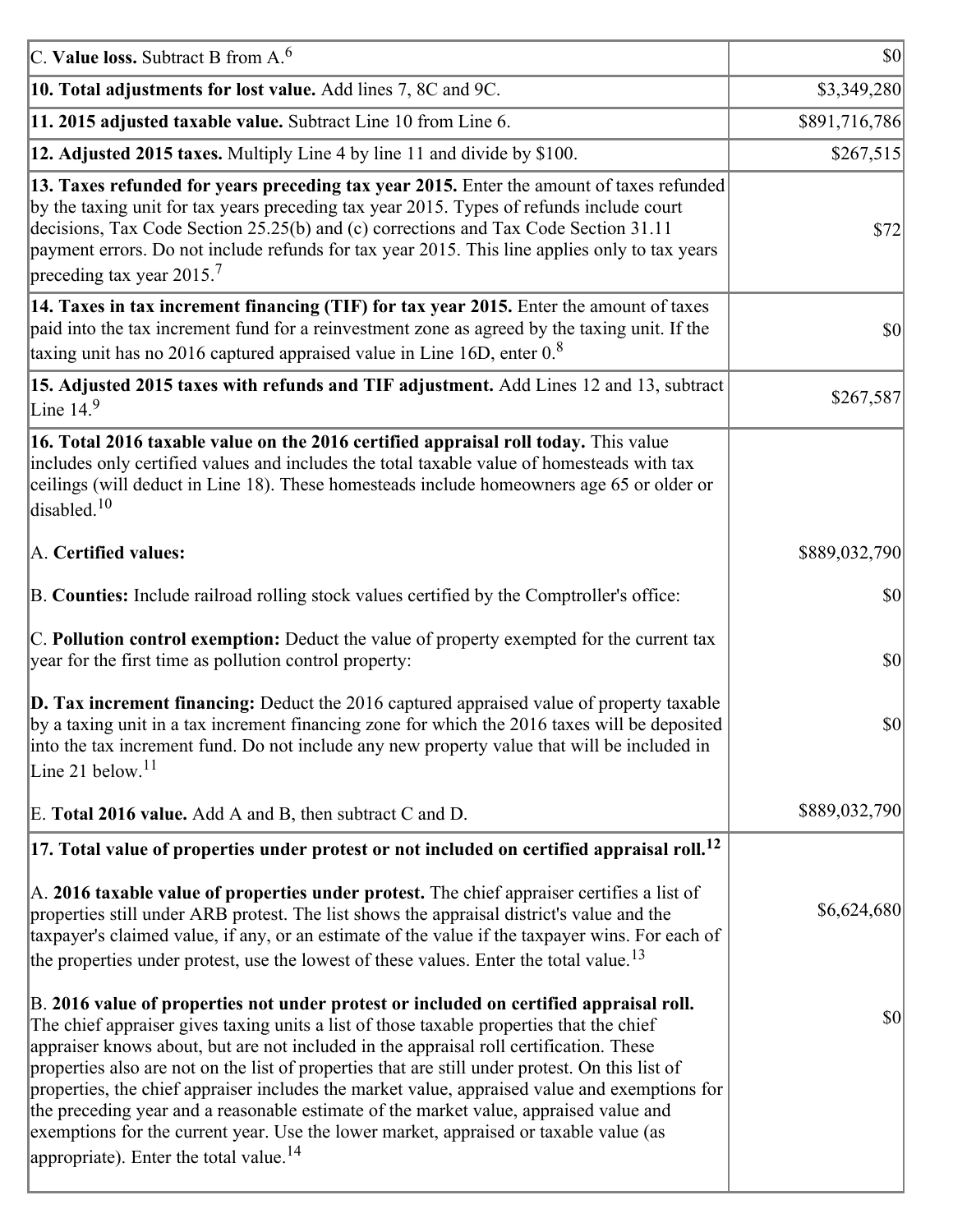| C. Total value under protest or not certified: Add A and B.                                                                                                                                                                                                                                                                                                                                                                                                                                                                                                                                                                                    | \$6,624,680      |
|------------------------------------------------------------------------------------------------------------------------------------------------------------------------------------------------------------------------------------------------------------------------------------------------------------------------------------------------------------------------------------------------------------------------------------------------------------------------------------------------------------------------------------------------------------------------------------------------------------------------------------------------|------------------|
| 18. 2016 tax ceilings. Counties, cities and junior colleges enter 2016 total taxable value of<br>homesteads with tax ceilings. These include the homesteads of homeowners age 65 or older<br>or disabled. Other taxing units enter 0. If your taxing units adopted the tax ceiling provision<br>$\left  \text{in } 2015 \text{ or a prior year for home owners age } 65 \text{ or older or disabled, use this step.} \right ^{15}$                                                                                                                                                                                                             | \$0              |
| 19. 2016 total taxable value. Add Lines 16E and 17C. Subtract Line 18.                                                                                                                                                                                                                                                                                                                                                                                                                                                                                                                                                                         | \$895,657,470    |
| 20. Total 2016 taxable value of properties in territory annexed after Jan. 1, 2015.<br>Include both real and personal property. Enter the 2016 value of property in territory<br>$\vert$ annexed. <sup>16</sup>                                                                                                                                                                                                                                                                                                                                                                                                                                | $ 10\rangle$     |
| 21. Total 2016 taxable value of new improvements and new personal property located<br>in new improvements. New means the item was not on the appraisal roll in 2015. An<br>improvement is a building, structure, fixture or fence erected on or affixed to land. New<br>additions to existing improvements may be included if the appraised value can be<br>determined. New personal property in a new improvement must have been brought into the<br>taxing unit after Jan. 1, 2015, and be located in a new improvement. New improvements $do$<br>include property on which a tax abatement agreement has expired for $2016$ . <sup>17</sup> | \$7,204,740      |
| 22. Total adjustments to the 2016 taxable value. Add Lines 20 and 21.                                                                                                                                                                                                                                                                                                                                                                                                                                                                                                                                                                          | \$7,204,740      |
| 23. 2016 adjusted taxable value. Subtract Line 22 from Line 19.                                                                                                                                                                                                                                                                                                                                                                                                                                                                                                                                                                                | \$888,452,730    |
| <b>24. 2016 effective tax rate.</b> Divide Line 15 by Line 23 and multiply by $$100$ . <sup>18</sup>                                                                                                                                                                                                                                                                                                                                                                                                                                                                                                                                           | \$0.030118/\$100 |
| <b>25. COUNTIES ONLY.</b> Add together the effective tax rates for each type of tax the county<br>levies. The total is the 2016 county effective tax rate. <sup>1</sup>                                                                                                                                                                                                                                                                                                                                                                                                                                                                        |                  |

A county, city or hospital district that adopted the additional sales tax in November 2015 or in May 2016 must adjust its effective tax rate. The Additional Sales Tax Rate Worksheet sets out this adjustment. Do not forget to complete the Additional Sales Tax Rate Worksheet if the taxing unit adopted the additional sales tax on these dates.

<sup>1</sup>Tex. Tax Code Section  $26.012(14)$ <sup>2</sup>Tex. Tax Code Section  $26.012(14)$  $3$ Tex. Tax Code Section 26.012(13)  ${}^{4}$ Tex. Tax Code Section 26.012(15)  $5$ Tex. Tax Code Section 26.012(15)  ${}^{6}$ Tex. Tax Code Section 26.012(15)  $7$ Tex. Tax Code Section 26.012(13)  ${}^{8}$ Tex. Tax Code Section 26.03(c)  $^{9}$ Tex. Tax Code Section 26.012(13)  $10$ Tex. Tax Code Section 26.012(15) <sup>11</sup>Tex. Tax Code Section  $26.03(c)$ <sup>12</sup>Tex. Tax Code Section  $26.01(c)$ <sup>13</sup>Tex. Tax Code Section 26.04 and 26.041 <sup>14</sup>Tex. Tax Code Section 26.04 and 26.041 <sup>15</sup>Tex. Tax Code Section  $26.012(6)$  $16$ Tex. Tax Code Section 26.012(17) <sup>17</sup>Tex. Tax Code Section  $26.012(17)$ <sup>18</sup>Tex. Tax Code Section 26.04(c) <sup>19</sup>Tex. Tax Code Section 26.04(d)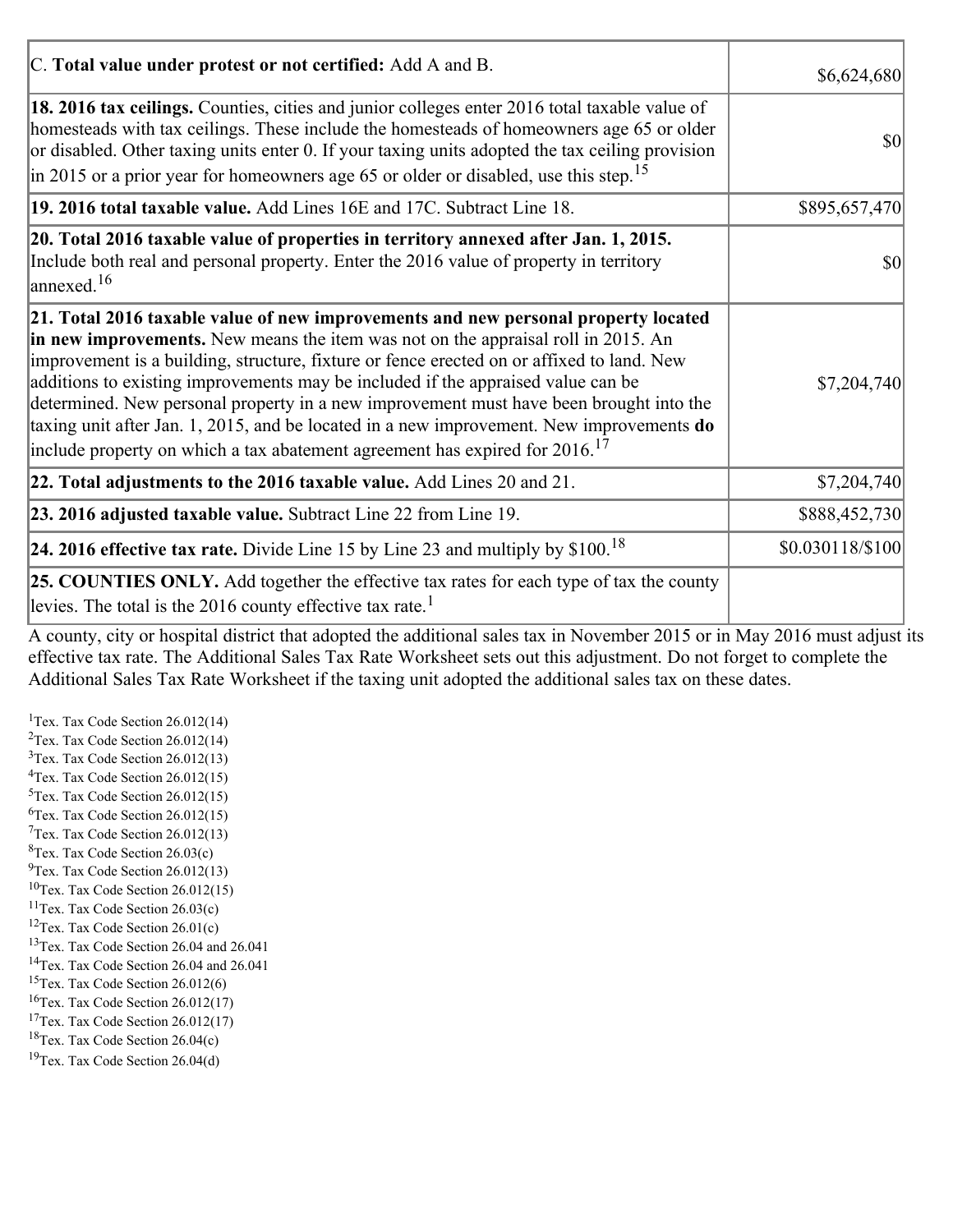## **2016 Rollback Tax Rate Worksheet HARDIN COUNTY ESD#6-SILSBEE**

Date: 10/02/2019

| 26. 2015 maintenance and operations ( $M&O$ ) tax rate.                                                                                                                                                                                                                                                                                                                                                                                                                                                                                                                                                                                                                 | \$0.030000/\$100                    |
|-------------------------------------------------------------------------------------------------------------------------------------------------------------------------------------------------------------------------------------------------------------------------------------------------------------------------------------------------------------------------------------------------------------------------------------------------------------------------------------------------------------------------------------------------------------------------------------------------------------------------------------------------------------------------|-------------------------------------|
| $ 27.2015$ adjusted taxable value. Enter the amount from Line 11.                                                                                                                                                                                                                                                                                                                                                                                                                                                                                                                                                                                                       | \$891,716,786                       |
| 28. 2015 M&O taxes.                                                                                                                                                                                                                                                                                                                                                                                                                                                                                                                                                                                                                                                     |                                     |
|                                                                                                                                                                                                                                                                                                                                                                                                                                                                                                                                                                                                                                                                         |                                     |
| $ A$ . Multiply Line 26 by Line 27 and divide by \$100.                                                                                                                                                                                                                                                                                                                                                                                                                                                                                                                                                                                                                 | \$267,515                           |
| B. Cities, counties and hospital districts with additional sales tax: Amount of additional<br>sales tax collected and spent on M&O expenses in 2015. Enter amount from full year's sales<br>tax revenue spent for M&O in 2015 fiscal year, if any. Other taxing units enter 0. Counties<br>exclude any amount that was spent for economic development grants from the amount of<br>sales tax spent.                                                                                                                                                                                                                                                                     | $ 10\rangle$                        |
| C. Counties: Enter the amount for the state criminal justice mandate. If second or later year,<br>the amount is for increased cost above last year's amount. Other taxing units enter 0.                                                                                                                                                                                                                                                                                                                                                                                                                                                                                | $ 10\rangle$                        |
| D. Transferring function: If discontinuing all of a department, function or activity and<br>transferring it to another taxing unit by written contract, enter the amount spent by the taxing<br>unit discontinuing the function in the 12 months preceding the month of this calculation. If<br>the taxing unit did not operate this function for this 12-month period, use the amount spent<br>in the last full fiscal year in which the taxing unit operated the function. The taxing unit<br>discontinuing the function will subtract this amount in H below. The taxing unit receiving<br>the function will add this amount in H below. Other taxing units enter 0. | $ 10\rangle$                        |
| E. Taxes refunded for years preceding tax year 2015: Enter the amount of M&O taxes<br>refunded in the preceding year for taxes before that year. Types of refunds include court<br>decisions, Tax Code Section 25.25(b) and (c) corrections and Tax Code Section 31.11<br>payment errors. Do not include refunds for tax year 2015. This line applies only to tax years<br>preceding tax year 2015.                                                                                                                                                                                                                                                                     | \$72                                |
| F. Enhanced indigent health care expenditures: Enter the increased amount for the<br>current year's enhanced indigent health care expenditures above the preceding tax year's<br>enhanced indigent health care expenditures, less any state assistance.                                                                                                                                                                                                                                                                                                                                                                                                                 | $\vert \mathbf{S} \mathbf{0} \vert$ |
| G. Taxes in TIF: Enter the amount of taxes paid into the tax increment fund for a<br>reinvestment zone as agreed by the taxing unit. If the taxing unit has no 2016 captured<br>appraised value in Line 16D, enter 0.                                                                                                                                                                                                                                                                                                                                                                                                                                                   | $ 10\rangle$                        |
| <b>H. Adjusted M&amp;O Taxes.</b> Add A, B, C, E and F. For unit with D, subtract if discontinuing<br>function and add if receiving function. Subtract G.                                                                                                                                                                                                                                                                                                                                                                                                                                                                                                               | \$267,587                           |
| 29. 2016 adjusted taxable value. Enter Line 23 from the Effective Tax Rate Worksheet.                                                                                                                                                                                                                                                                                                                                                                                                                                                                                                                                                                                   | \$888,452,730                       |
| 30. 2016 effective maintenance and operations rate. Divide Line 28H by Line 29 and<br>multiply by \$100.                                                                                                                                                                                                                                                                                                                                                                                                                                                                                                                                                                | \$0.030118/\$100                    |
| 31. 2016 rollback maintenance and operation rate. Multiply Line 30 by 1.08.                                                                                                                                                                                                                                                                                                                                                                                                                                                                                                                                                                                             | \$0.032527/\$100                    |